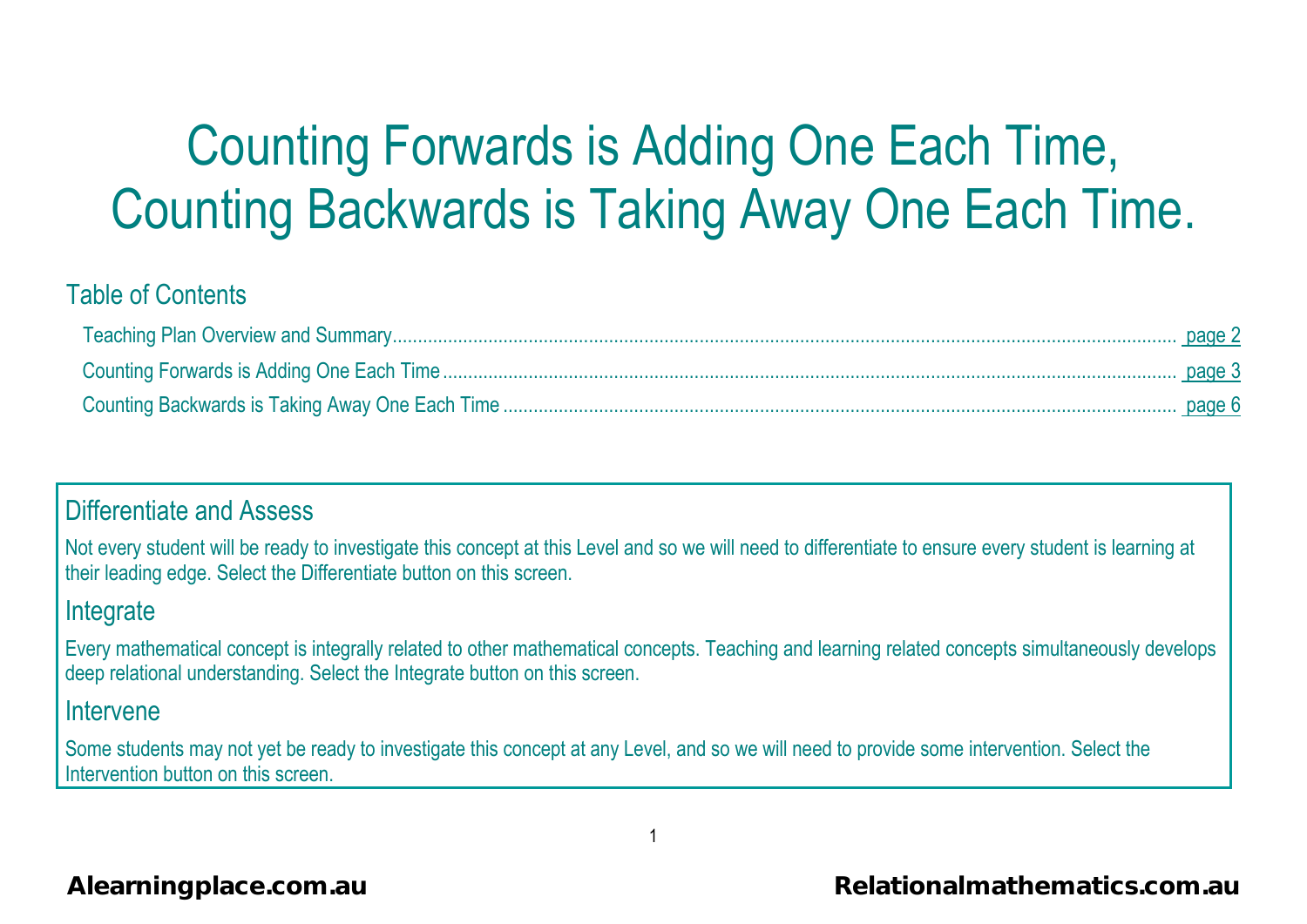# **COUNTING FORWARDS IS ADDING ONE EACH TIME, COUNTING BACKWARDS IS TAKING AWAY ONE EACH TIME.**

# **EXPLICIT TEACHING PLAN OVERVIEW PAGE**

**THIS PAGE IS A SUMMARY OF THE EXPLICIT TEACHING PLAN, INCLUDING STRATEGIC QUESTIONS, AND DESRIBING THE SEQUENCE WHICH WILL OCCUR OVER MULTIPLE LESSONS.**

#### **RESOURCES:NUMBER CARDS,COUNTERS, PENCIL, PAPER**

| <b>WHAT COULD WE DO?</b>                                                                                                                                                                                                                                                                             | WHAT LANGUAGE COULD WE USE TO EXPLAIN AND ASK QUESTIONS?                                                                                                                                                                                                                                                                                                                                                                                                                                                                                        |
|------------------------------------------------------------------------------------------------------------------------------------------------------------------------------------------------------------------------------------------------------------------------------------------------------|-------------------------------------------------------------------------------------------------------------------------------------------------------------------------------------------------------------------------------------------------------------------------------------------------------------------------------------------------------------------------------------------------------------------------------------------------------------------------------------------------------------------------------------------------|
| Children:<br>place out a counter, record 1<br>add 1 counter, record 2<br>add 1 counter, record 3<br>add 1 counter, record 4<br>explain counting forwards is adding 1 each time<br>place out 5 counters, record 1, 2, 3, 4, 5<br>take away 1 counter, cross out 5<br>take away 1 counter, cross out 4 | Children:<br>ask questions about counting forwards is adding one each time, counting<br>backwards is taking away one each time, for example,<br>please add 1 counter<br>$\bullet$<br>what did we do?<br>$\bullet$<br>how many counters do we have?<br>$\bullet$<br>when we count forwards by ones, how many are we adding each time?<br>$\bullet$<br>please take away 1 counter<br>$\bullet$<br>what did we do?<br>$\bullet$<br>how many counters do we have left?<br>$\bullet$<br>when we count backwards by ones, how many are we taking each |
| take away 1 counter, cross out 3<br>explain counting backwards is taking away 1 each time                                                                                                                                                                                                            | time?                                                                                                                                                                                                                                                                                                                                                                                                                                                                                                                                           |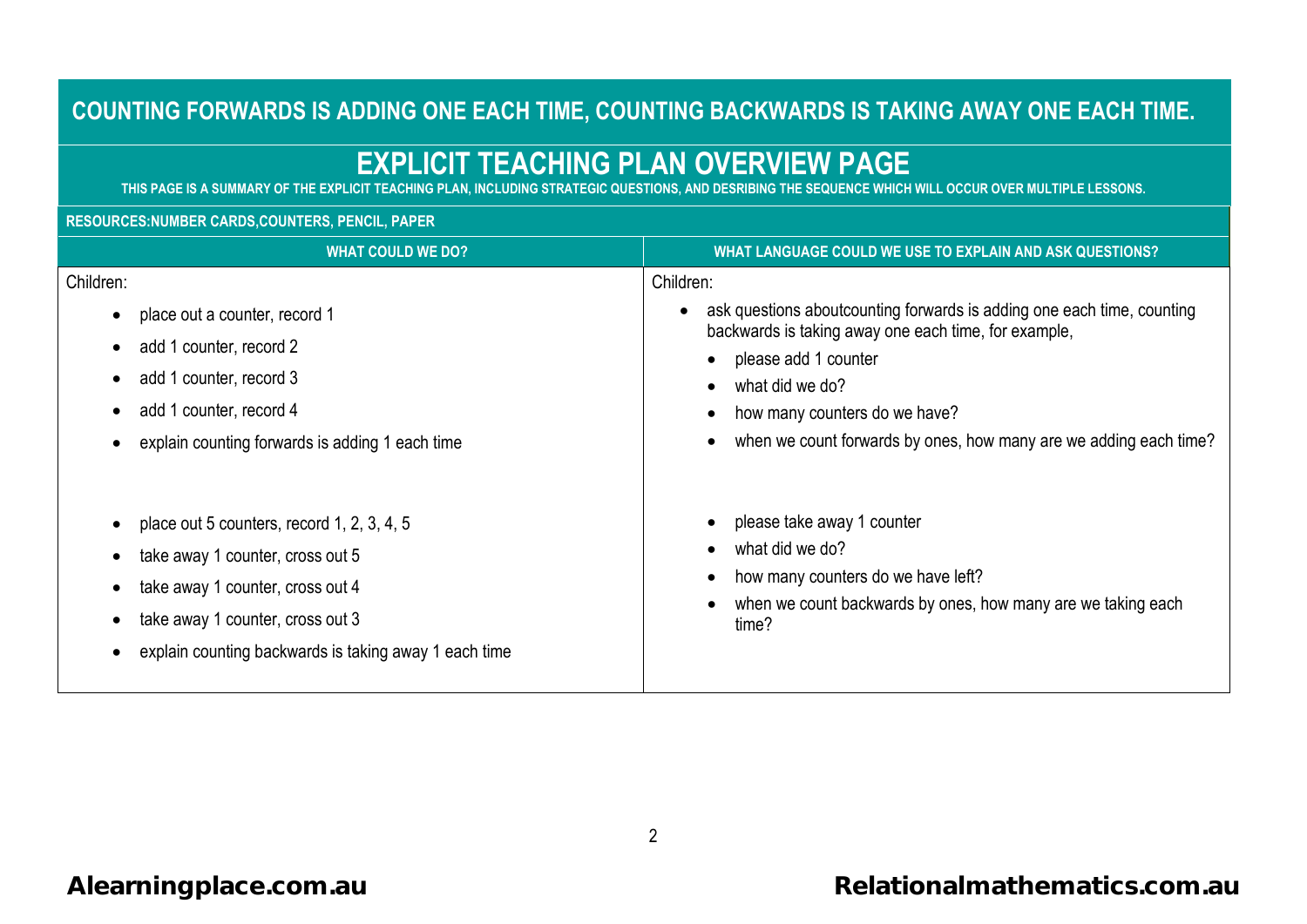# COUNTING FORWARDS IS ADDING ONE EACH TIME, COUNTING BACKWARDS IS TAKING AWAY ONE EACH TIME.

# **EXPLICIT TEACHING PLAN**

FULL EXPLICIT TEACHING PLAN, EMBEDDING DEEP RELATIONAL UNDERSTANDING, METALANGUAGE, AND QUESTIONS THAT MAY BE USED OVER MULTIPLE LESSONS.

| <b>WHAT COULD WE DO?</b>                                                                                                                                                                                                                                                                                                                                                                                            | WHAT LANGUAGE COULD WE USE TO EXPLAIN AND ASK QUESTIONS?                                                                                                                                                                                                                                                                                                                                                                                                                                                                                                                                                                                |
|---------------------------------------------------------------------------------------------------------------------------------------------------------------------------------------------------------------------------------------------------------------------------------------------------------------------------------------------------------------------------------------------------------------------|-----------------------------------------------------------------------------------------------------------------------------------------------------------------------------------------------------------------------------------------------------------------------------------------------------------------------------------------------------------------------------------------------------------------------------------------------------------------------------------------------------------------------------------------------------------------------------------------------------------------------------------------|
| Children think about, talk and listen to a friend about, then have the opportunity to<br>share what they already know.<br>As children count to 10, record the numbers on the board, for example, 1<br>2 3<br>-4<br>$\overline{7}$<br>- 6<br>8 9 10<br>5.<br>As children count backwards, point to each number.<br>Children count backwards as<br>often as they count forwards to<br>develop equal capacity at both. | ► Today we're going to investigate counting forwards.<br>What do you already know about counting forwards?<br>Talk to a friend about counting forwards.<br>Is anybody ready to share what they are thinking about counting forwards?<br>Example 1, 2, 3, 4, 5, 6, 7, 8, 9, 10.<br>• Let's count backwards from ten $-10$ , 9, 8, 7, 6, 5, 4, 3, 2, 1, 0.<br>When we count, what do we say?<br>Do we say numbers when we count?<br>When we count forwards and backwards, do we say the same numbers?<br>What are these symbols I've recorded here?<br>$\triangleright$ Are these symbols, numbers?<br>Do we use numbers to count things? |
| Display a container of counters (grouping 20 counters in small containers for each<br>child is very convenient).<br>A child adds 1 counter, for example,<br>Children explain that they added 1 counter - children may initially say they 'put' a<br>counter. If so, repeat your request to 'Please add 1 counter' and ask again 'what did<br>we do?' to encourage children to use mathematical language 'add'.      | Today we're going to investigate what we are doing when we<br>count forwards by ones.<br>Please add 1 counter.<br>$\triangleright$ What did we do?<br>$\triangleright$ Did we add 1 counter?<br>3                                                                                                                                                                                                                                                                                                                                                                                                                                       |

# **[Relationalmathematics.com.au](https://relationalmathematics.com.au/)**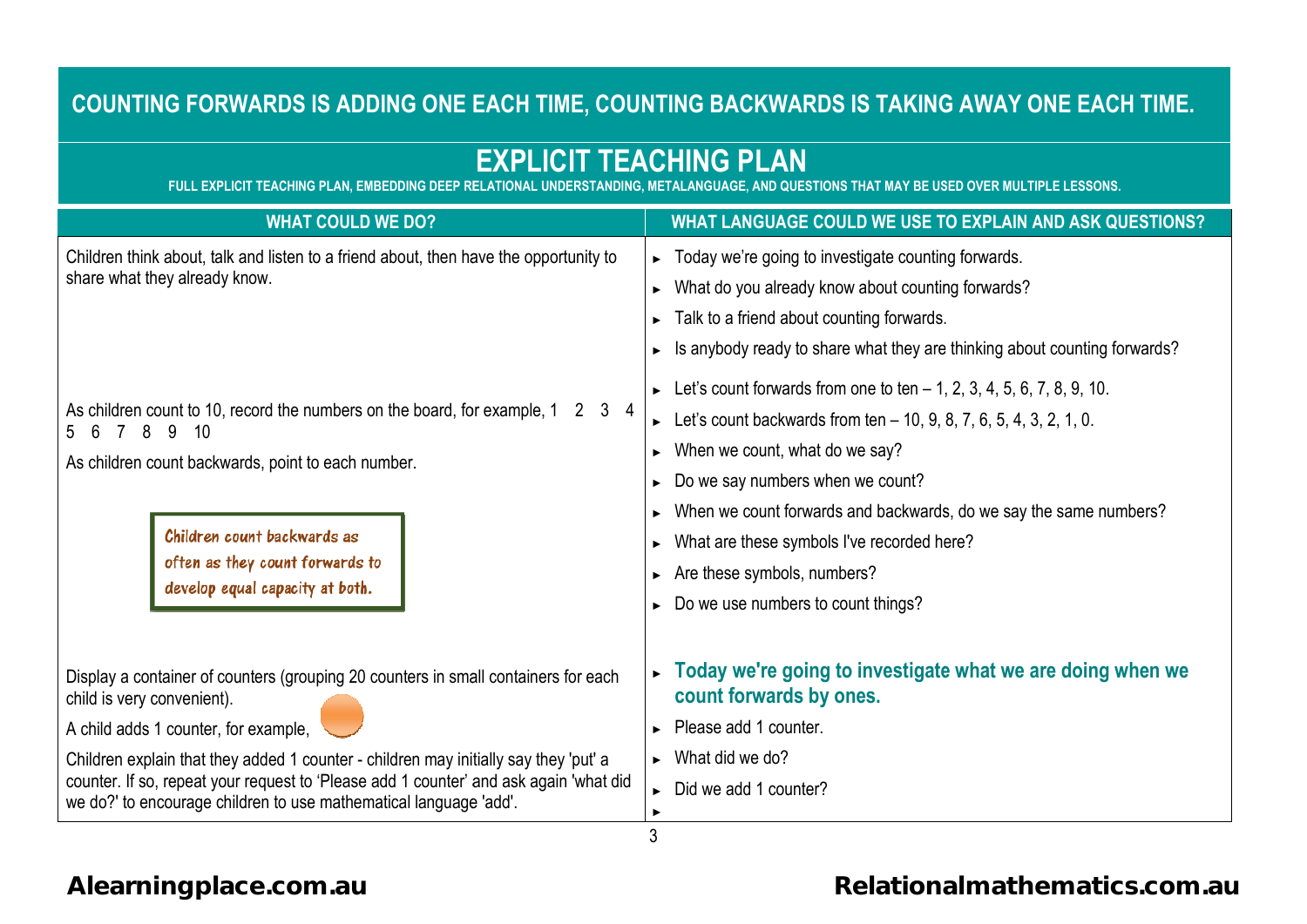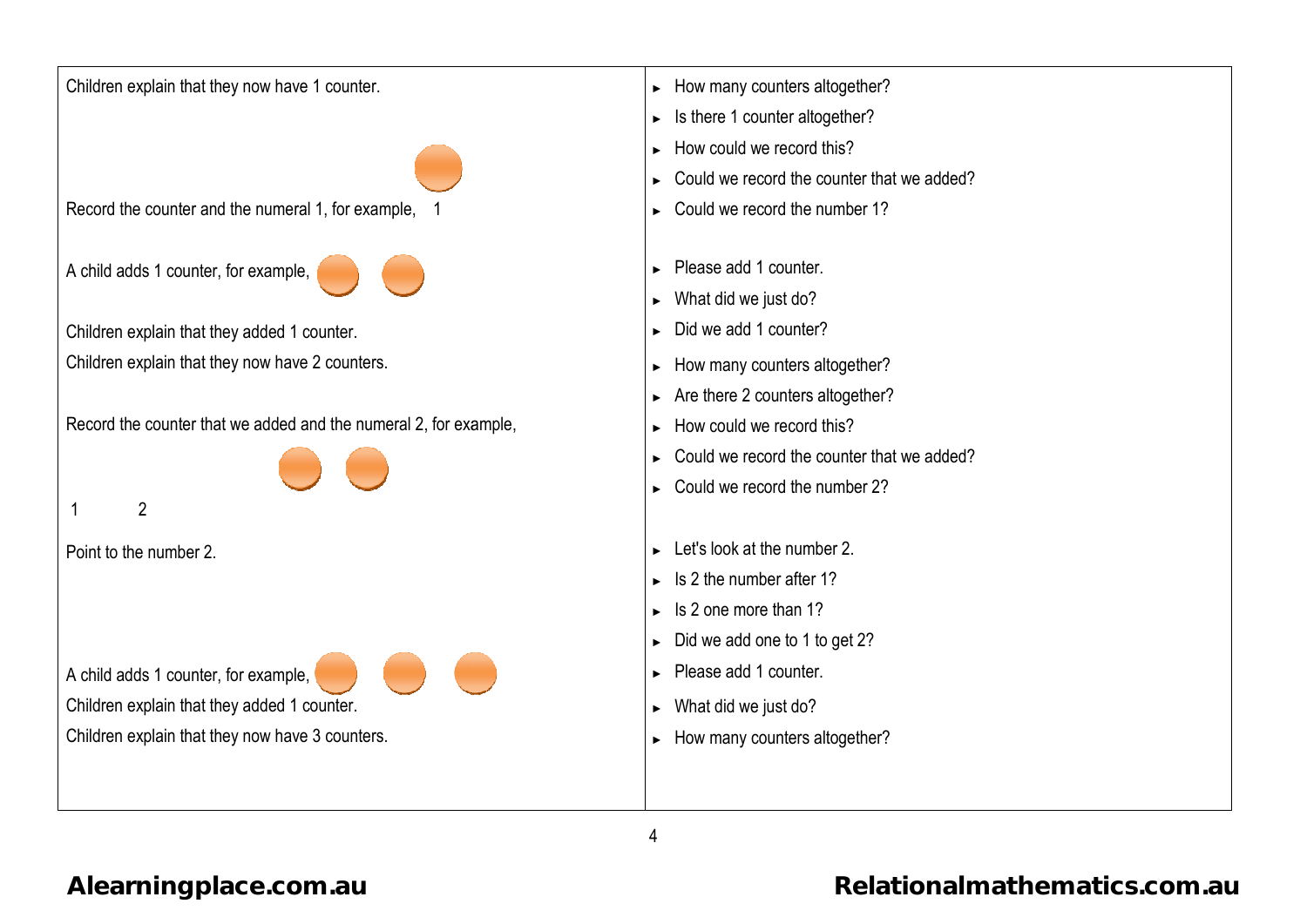| Record the counter that we added and the numeral 3, for example,                                                                                                                                                                                                                                                                                                                                | $\blacktriangleright$ How could we record this?                                                                                                                                                                                                                                                                                                            |
|-------------------------------------------------------------------------------------------------------------------------------------------------------------------------------------------------------------------------------------------------------------------------------------------------------------------------------------------------------------------------------------------------|------------------------------------------------------------------------------------------------------------------------------------------------------------------------------------------------------------------------------------------------------------------------------------------------------------------------------------------------------------|
| Point to the number 3.                                                                                                                                                                                                                                                                                                                                                                          | Let's look at the number 3.<br>Is 3 the number after 2?<br>Is 3 one more than 2?<br>Did we add one to 2 to get 3?<br>Is the number after 2 one more than 2?<br>How many have we been adding each time?<br>Have we been adding 1 each time?<br>$\blacktriangleright$ Let's read the numbers, 1, 2, 3.<br>$\triangleright$ Are we counting forwards by ones? |
| As children develop their understanding that counting forwards by 1s means we are<br>adding 1 each time, they may initially say they added 3 (the total number of<br>counters). At this stage, don't worry - their understanding will develop as they<br>investigate.<br>Children think about, talk and listen to a friend about, then have the opportunity to<br>share what they already know. | > When we count forwards by ones, how many are we adding each time?                                                                                                                                                                                                                                                                                        |

5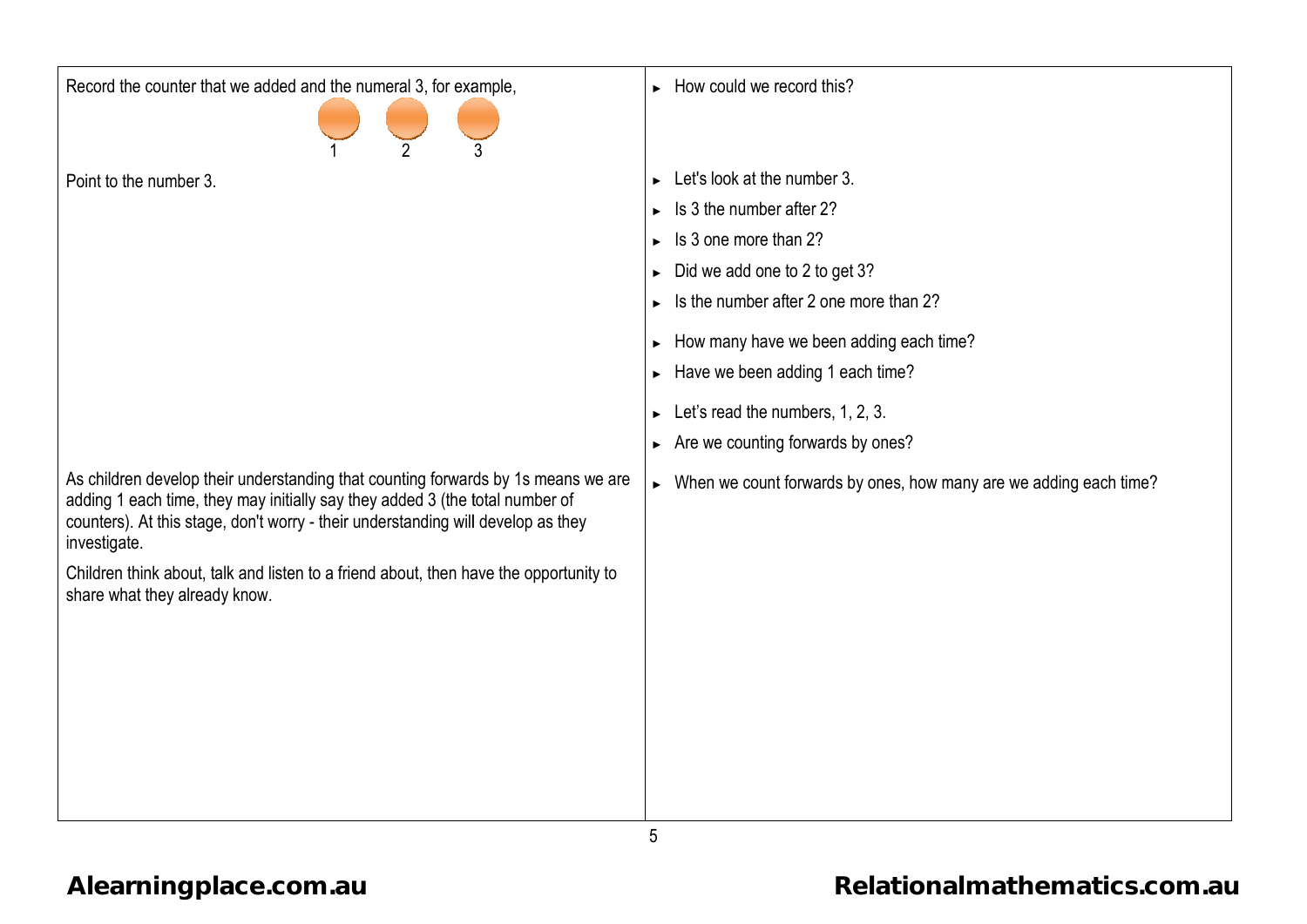# Display a container of counters (grouping 20 counters in small containers is very convenient).

Display 5 counters.

Record 5 counters and the numerals 1, 2, 3, 4, 5, for example,



A child takes away 1 counter.

Children explain that they took away 1 counter.

Children explain that they have 4 counters left.

Cross out the final counter, for example,

1 2 3 4 5

Point to number 4.



- ► Today we're going to investigate counting backwards.
- ► What do you already know about counting backwards?
- ►Talk to a friend about counting backwards.
- ► Talk to a friend about counting backwards.<br>► Is anybody ready to share what they are thinking about counting backwards?
- ► How many counters?
- ► How could we record this?
- ► Could we record the counters?
- ► Could we record the numbers?
- ► Please take away 1 counter.
- ► What did we do?
- ► Did we take away 1 counter?
- ► How many counters are left?
- ► How could we record this?
- ► Could we cross out the counter that we took away?
- ► Let's look at the number 4.
- ► Is 4 the number before 5?
- $\blacktriangleright$  Is 4 one less than 5?
- ► Did we take away one from 5 to get 4?

# **[Alearningplace.com.au](https://alearningplace.com.au/)**

# **[Relationalmathematics.com.au](https://relationalmathematics.com.au/)**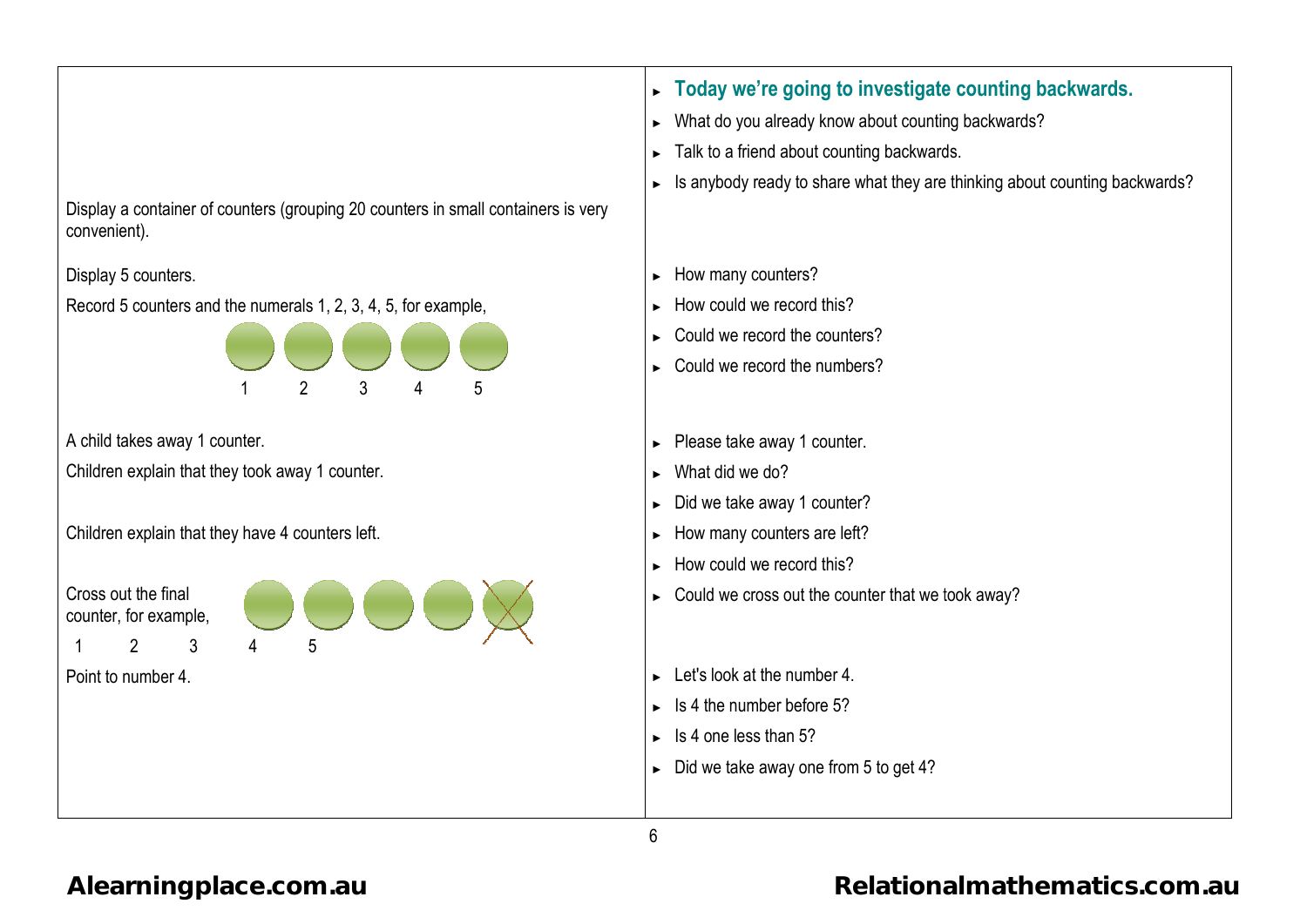| Have a child take away 1 counter.                                                                                                                                                                                                                                              | Please take away 1 counter.                                             |
|--------------------------------------------------------------------------------------------------------------------------------------------------------------------------------------------------------------------------------------------------------------------------------|-------------------------------------------------------------------------|
| Have children explain that they took away 1 counter.                                                                                                                                                                                                                           | What did we do?                                                         |
|                                                                                                                                                                                                                                                                                | Did we take away 1 counter?                                             |
| Have children explain that they have 3 counters left.                                                                                                                                                                                                                          | How many counters are left?                                             |
|                                                                                                                                                                                                                                                                                | How could we record this?                                               |
| Cross out one counter,<br>for example,                                                                                                                                                                                                                                         | Could we cross out the counter that we took away?                       |
| Point to number 3.                                                                                                                                                                                                                                                             | Let's look at the number 3.                                             |
|                                                                                                                                                                                                                                                                                | Is 3 the number before 4?                                               |
|                                                                                                                                                                                                                                                                                | Is 3 one less than 4?                                                   |
|                                                                                                                                                                                                                                                                                | Did we take away one from 4 to get 3?                                   |
|                                                                                                                                                                                                                                                                                | How many have we been taking away each time?                            |
|                                                                                                                                                                                                                                                                                | Have we been taking away 1 each time?                                   |
|                                                                                                                                                                                                                                                                                | Let's read the numbers, 5, 4, 3.                                        |
|                                                                                                                                                                                                                                                                                | Are we counting backwards by ones?                                      |
| As children develop their understanding that counting backwards by 1s means we<br>are taking away 1 each time, they may initially say they took away 3 (the number of<br>counters left). At this stage, don't worry - their understanding will develop as they<br>investigate. | When we count backwards by ones, how many are we taking away each time? |

7